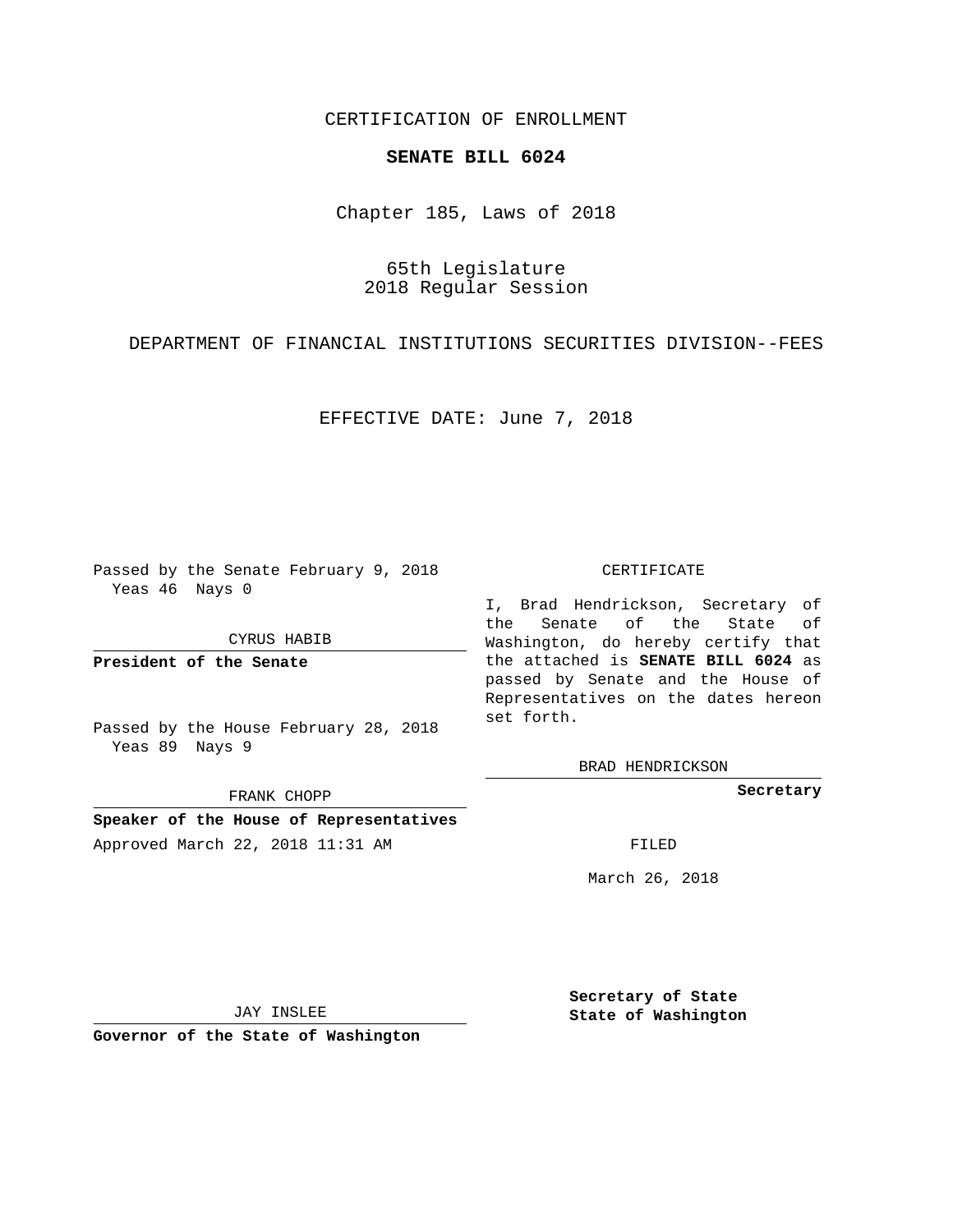## **SENATE BILL 6024**

Passed Legislature - 2018 Regular Session

**State of Washington 65th Legislature 2018 Regular Session**

**By** Senators Mullet and Angel; by request of Department of Financial Institutions

Prefiled 12/14/17.

 AN ACT Relating to the disposition of certain fees collected by the department of financial institutions for the securities division; 3 and amending RCW 21.20.340 and 43.320.110.

BE IT ENACTED BY THE LEGISLATURE OF THE STATE OF WASHINGTON:

 **Sec. 1.** RCW 21.20.340 and 2016 c 61 s 10 are each amended to read as follows:6

 Except as provided in subsection (15) of this section, the following fees shall be paid in advance under the provisions of this 9 chapter:

 (1)(a) For registration of securities by qualification, the fee shall be one hundred dollars for the first one hundred thousand dollars of initial issue, or portion thereof in this state, based on offering price, plus one-twentieth of one percent for any excess over one hundred thousand dollars which are to be offered during that year: PROVIDED, HOWEVER, That an issuer may upon the payment of a fifty dollar fee renew for one additional twelve-month period only the unsold portion for which the registration fee has been paid.

 (b) For the offer of a federal covered security that (i) is an exempt security pursuant to section 3(2) of the Securities Act of 1933, and (ii) would not qualify for the exemption or a discretionary order of exemption pursuant to RCW 21.20.310(1), the fee shall be one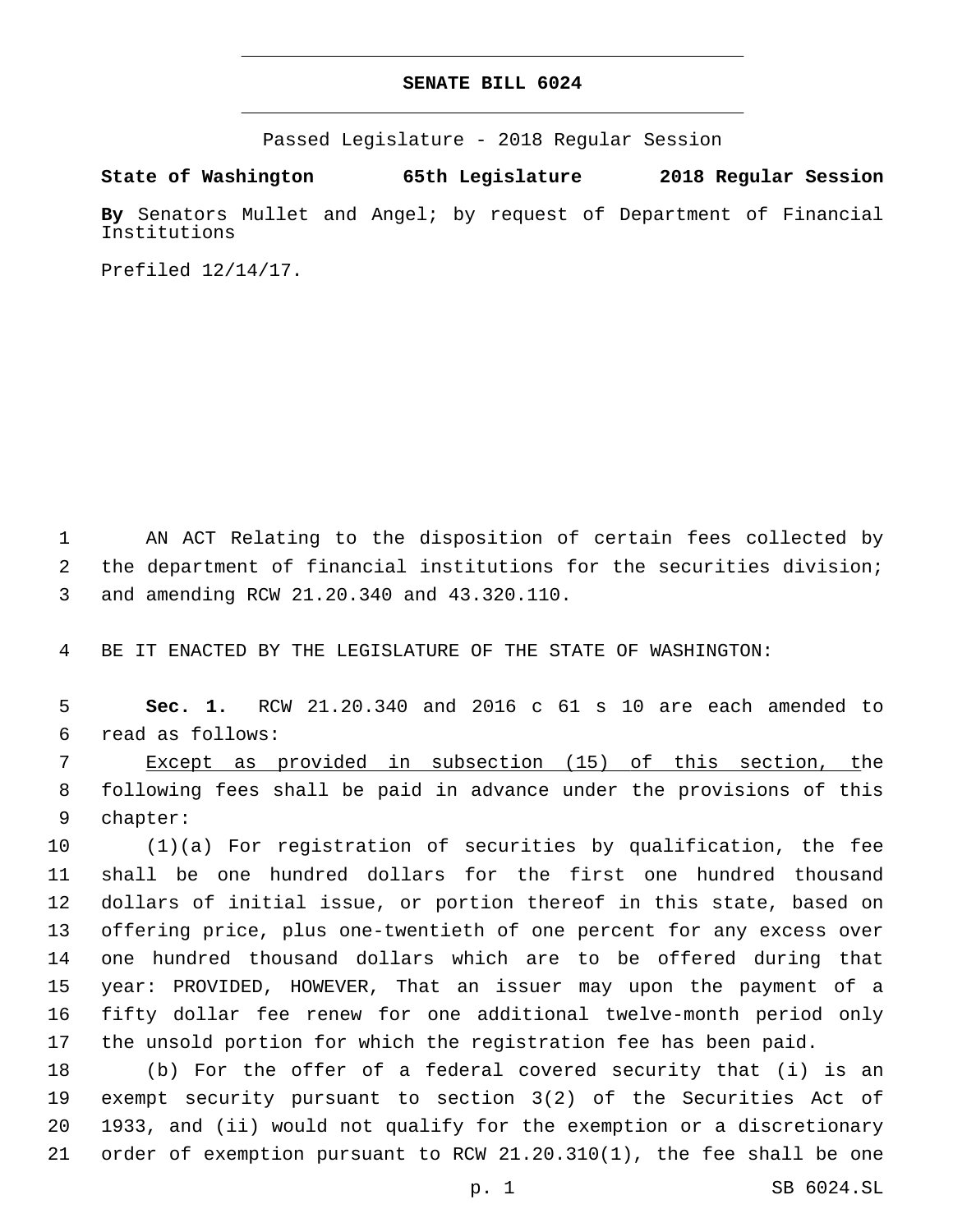hundred dollars for the first one hundred thousand dollars of initial issue, or portion thereof in this state, based on offering price, plus one-twentieth of one percent for any excess over one hundred thousand dollars which are to be offered during that year: PROVIDED, HOWEVER, That an issuer may upon the payment of a fifty dollar fee renew for one additional twelve-month period only the unsold portion 7 for which the filing fee has been paid.

 (2)(a) For registration by coordination of securities issued by an investment company, other than a closed-end company, as those terms are defined in the Investment Company Act of 1940, the fee shall be one hundred dollars for the first one hundred thousand dollars of initial issue, or portion thereof in this state, based on offering price, plus one-twentieth of one percent for any excess over one hundred thousand dollars which are to be offered in this state during that year: PROVIDED, HOWEVER, That an issuer may upon the payment of a fifty dollar fee renew for one additional twelve-month period the unsold portion for which the registration fee has been 18 paid.

 (b) For each offering by an investment company, other than a closed-end company, as those terms are defined in the Investment Company Act of 1940, making a notice filing pursuant to RCW 21.20.327(1), the initial filing fee shall be one hundred dollars for the first one hundred thousand dollars of initial issue, or portion thereof in this state, based on offering price, plus one-twentieth of one percent for any excess over one hundred thousand dollars which are to be offered in this state during that year. The amount offered in this state during the year may be increased by paying one- twentieth of one percent of the desired increase, based on offering price, prior to the sale of securities to be covered by the fee: PROVIDED, HOWEVER, That an issuer may upon the payment of a fifty dollar fee renew for one additional twelve-month period the unsold 32 portion for which the filing fee has been paid.

 (3)(a) For registration by coordination of securities not covered by subsection (2) of this section, the initial filing fee shall be one hundred dollars for the first one hundred thousand dollars of initial issue, or portion thereof in this state, based on offering price, plus one-fortieth of one percent for any excess over one hundred thousand dollars for the first twelve-month period plus one hundred dollars for each additional twelve months in which the same offering is continued. The amount offered in this state during the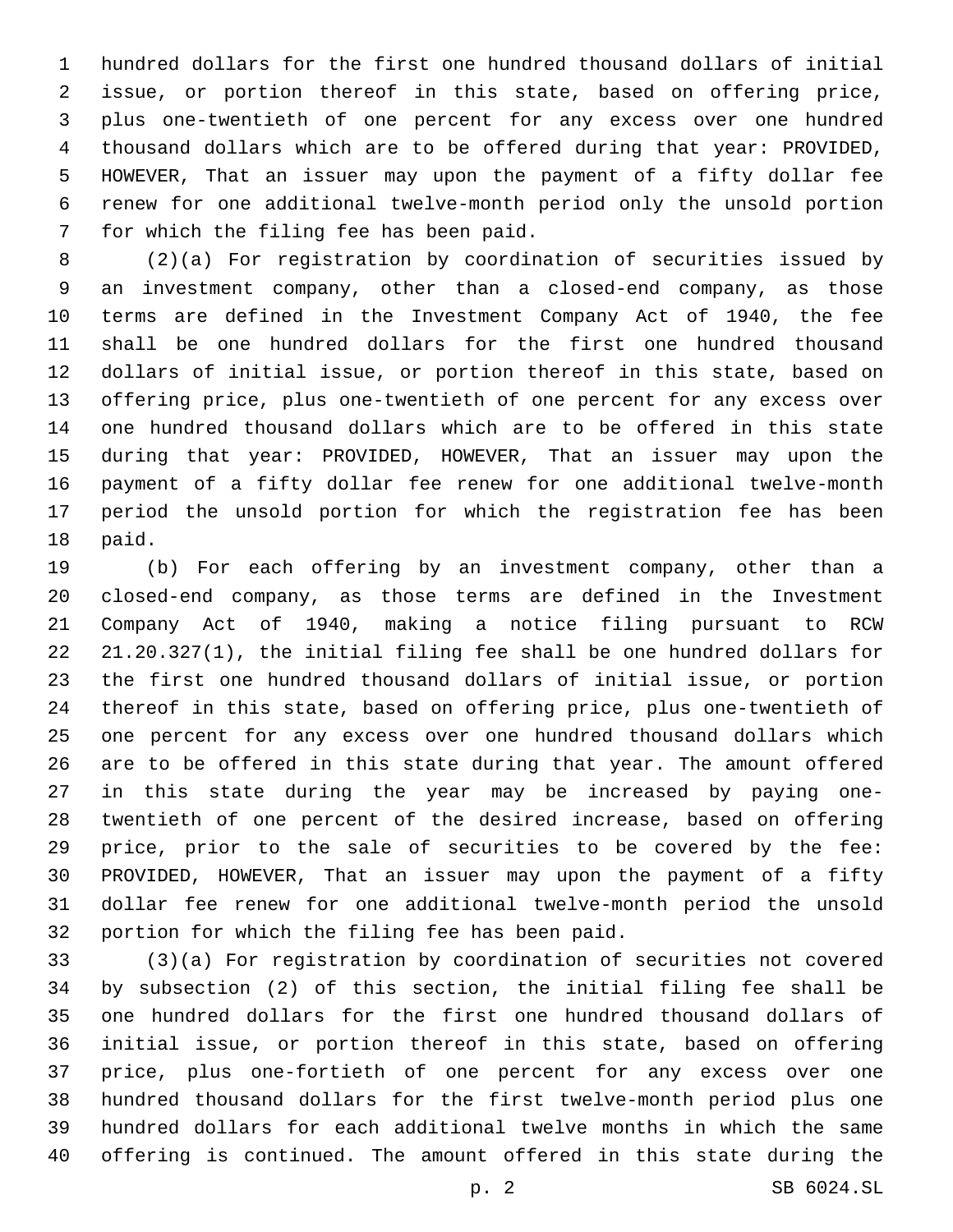year may be increased by paying one-fortieth of one percent of the desired increase, based on offering price, prior to the sale of 3 securities to be covered by the fee.

 (b) For each offering by a closed-end investment company, making a notice filing pursuant to RCW 21.20.327(1), the initial filing fee shall be one hundred dollars for the first one hundred thousand dollars of initial issue, or portion thereof in this state, based on offering price, plus one-fortieth of one percent for any excess over one hundred thousand dollars for the first twelve-month period plus one hundred dollars for each additional twelve months in which the same offering is continued. The amount offered in this state during the year may be increased by paying one-fortieth of one percent of the desired increase, based on offering price, prior to the sale of 14 securities to be covered by the fee.

 (4) For filing annual financial statements, the fee shall be 16 twenty-five dollars.

 (5)(a) For filing an amended offering circular after the initial registration permit has been granted or pursuant to RCW  $21.20.327(1)(b)$ , the fee shall be ten dollars.

 (b) For filing a report under RCW 21.20.270(1) or  $21.20.327(1)(c)$ , the fee shall be ten dollars.

 (6)(a) For registration of a broker-dealer or investment adviser, the fee shall be one hundred fifty dollars for original registration and seventy-five dollars for each annual renewal. When an application is denied or withdrawn the director shall retain one-half of the fee.

 (b) For a federal covered adviser filing pursuant to RCW 21.20.050, the fee shall be one hundred fifty dollars for original notification and seventy-five dollars for each annual renewal. A fee shall not be assessed in connection with converting an investment adviser registration to a notice filing when the investment adviser 31 becomes a federal covered adviser.

 (7) For registration of a salesperson or investment adviser representative, the fee shall be forty dollars for original registration with each employer and twenty dollars for each annual renewal. When an application is denied or withdrawn the director 36 shall retain one-half of the fee.

 (8) If a registration, or filing pursuant to RCW 21.20.050, of a broker-dealer, salesperson, investment adviser, federal covered adviser, or investment adviser representative is not renewed on or before the renewal deadline specified in the central registration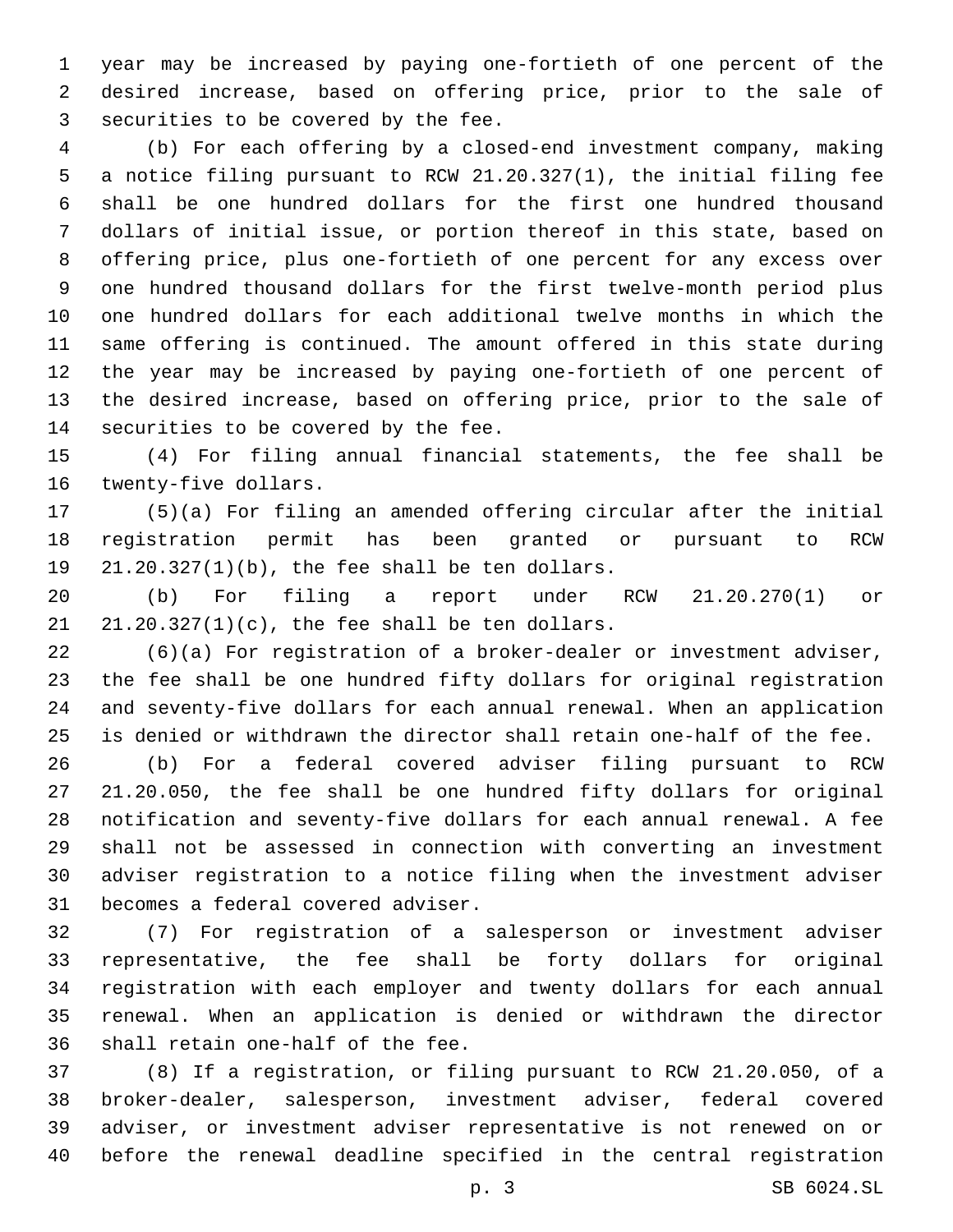depository (CRD) or the investment adviser registration depository (IARD), as applicable, the renewal is delinquent. The director by rule or order may set and assess a fee for delinquency not to exceed two hundred dollars. Acceptance by the director of an application for renewal after the renewal deadline specified in the CRD or the IARD, as applicable, is not a waiver of delinquency. A delinquent application for renewal will not be accepted for filing after March 8 1st.

 (9)(a) For the transfer of a broker-dealer license to a 10 successor, the fee shall be fifty dollars.

 (b) For the transfer of a salesperson license from a broker- dealer or issuer to another broker-dealer or issuer, the transfer fee 13 shall be twenty-five dollars.

 (c) For the transfer of an investment adviser representative license from an investment adviser to another investment adviser, the 16 transfer fee shall be twenty-five dollars.

 (d) For the transfer of an investment adviser license to a 18 successor, the fee shall be fifty dollars.

 (10)(a) The director may provide by rule for the filing of notice of claim of exemption under RCW 21.20.320 (1), (9), and (17) and set fees accordingly not to exceed three hundred dollars.

 (b) For the filing required by RCW 21.20.327(2), the fee shall be 23 three hundred dollars.

 (11) For filing of notification of claim of exemption from registration pursuant to RCW 21.20.310(11), as now or hereafter amended, the fee shall be fifty dollars for each filing.

 (12) For rendering interpretative opinions, the fee shall be 28 thirty-five dollars.

 (13) For certified copies of any documents filed with the 30 director, the fee shall be the cost to the department of financial 31 institutions.

(14) For a duplicate license the fee shall be five dollars.

 (15) Upon a finding by the department of financial institutions that a fee increase is necessary to defray the costs of administering this chapter, the director may by rule adjust the fees specified in this section upward by no more than fifteen dollars.

 All fees collected under this chapter shall be turned in to the state treasury and are not refundable, except as herein provided.